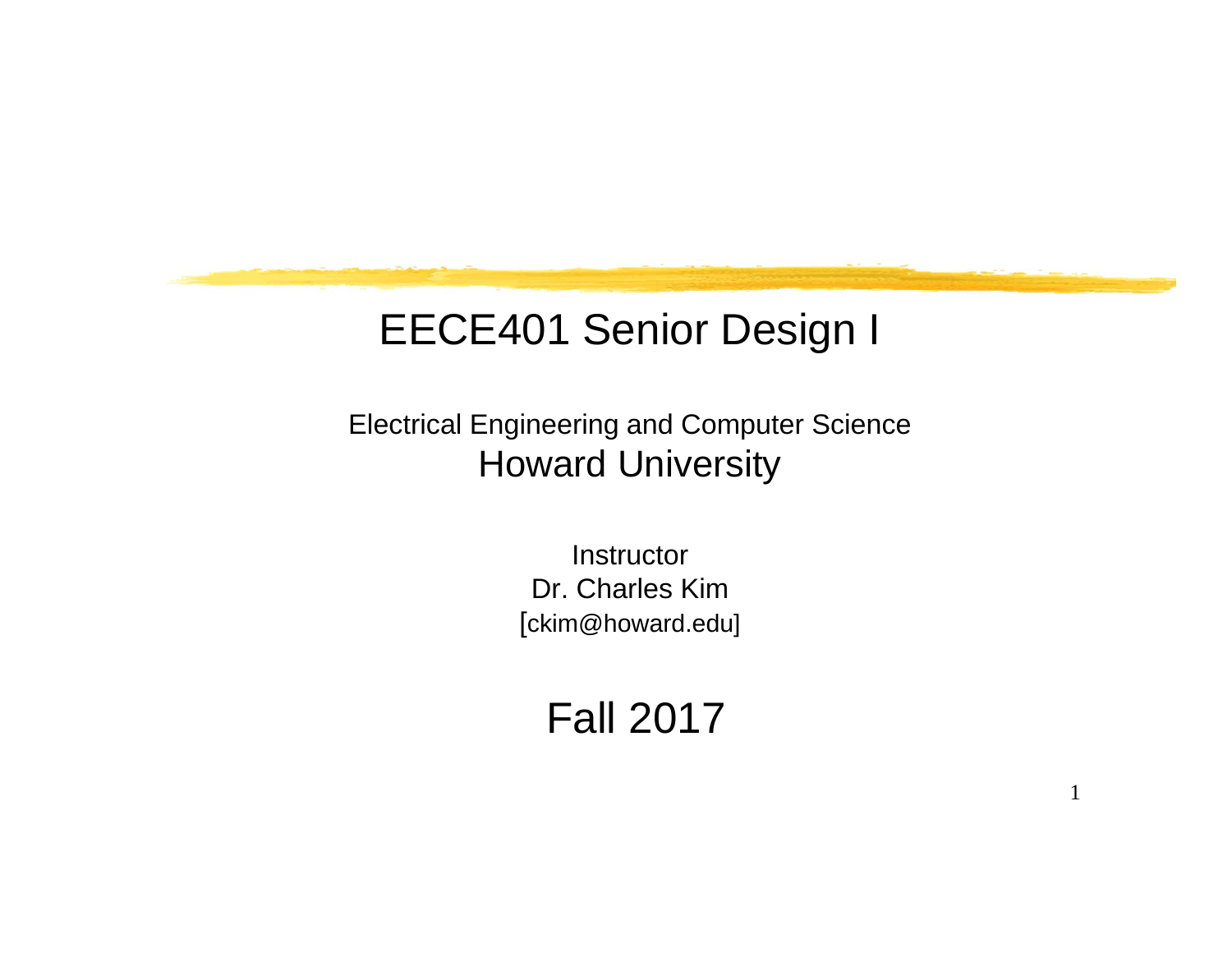## Senior Design I - Fall 2017

- **A EECE 401 (3 credit hours)** 
	- $\triangle$  Class Hours: W 1310 1600
	- **sqrt** Classroom: LKD 1002

#### **米 Instructor**

- **E** Dr. Charles Kim
- $\boxed{\triangle}$  (202)806-4821
- **O** ckim@howard.edu
- Office Hours (LKD3014): Open Door Policy  $X$ MTR 1400 – 1600
- $\frac{12}{16}$  Web ---Syllabus, Notes, etc
	- $\boxed{\sim}$  **Classes and material of previous academic years**

**⊠www.mwftr.com/SD.html** [\*Note: case-sensitive]

 $\boxed{\triangle}$  Then choose 2017- 2018 academic year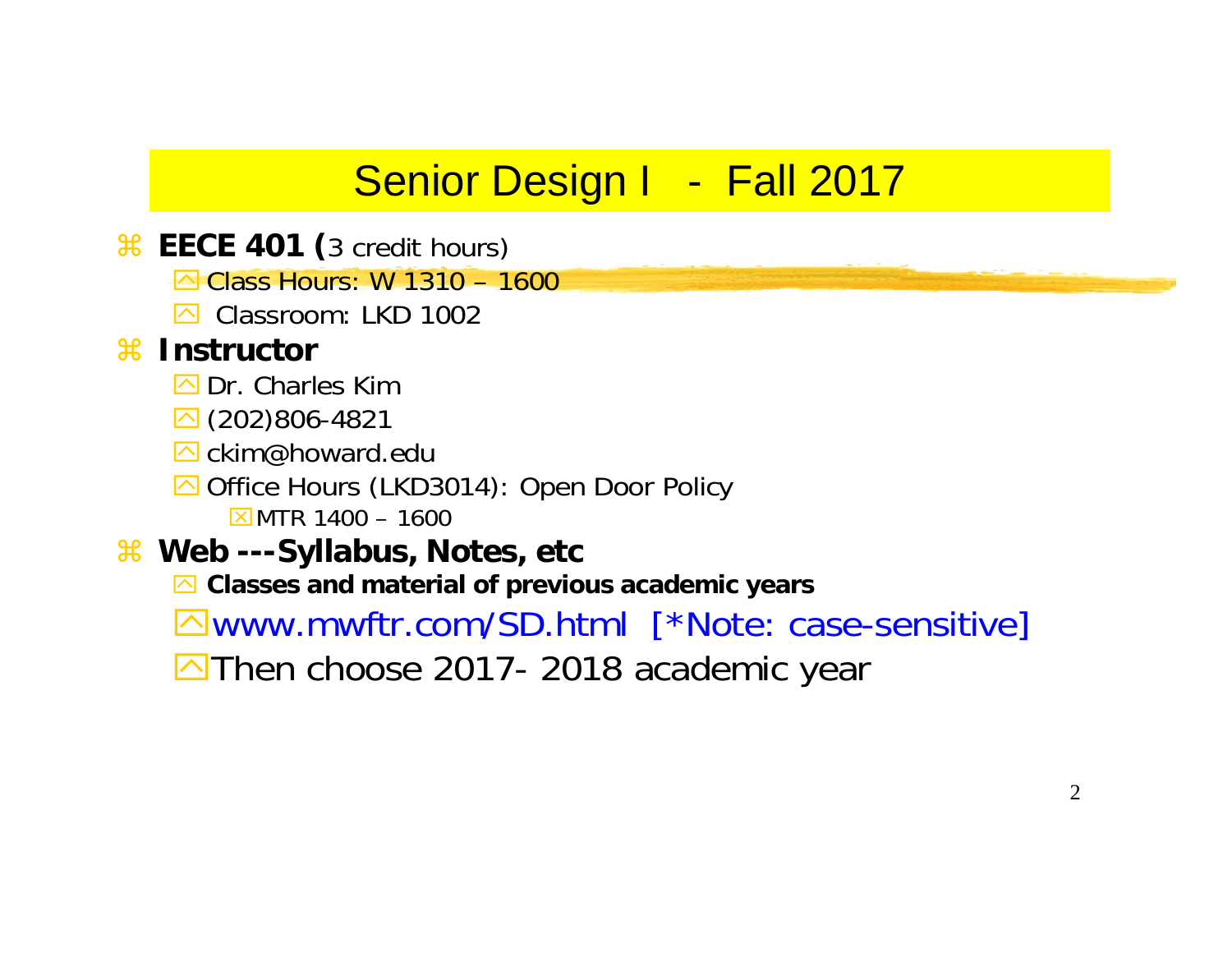# "Senior Design" – brief definition

- $\frac{1}{2}$  Is
	- **E** Culmination of EE/CpE Education, Training, etc
	- $\boxed{\sim}$  Solving a problem (or meeting needs/demands)
	- **<sup>△</sup> Design experience** that requires adequate consideration of
		- ⌧**Knowledge**
		- ⌧**standards,**
		- ⌧**Constraints, and**
		- ⌧Should be related to the **electrical/computer engineering discipline**.
	- **<sup>△</sup> Process** to final product (through Senior Design II)
	- $\boxdot$  Usually team-based problem solving, inventing, etc.
	- $\Box$  A part of a long-term research project as in VIP
- $\frac{1}{26}$  Is NOT
	- $\Box$  Further expansion of a class project
	- $\Box$  Final product only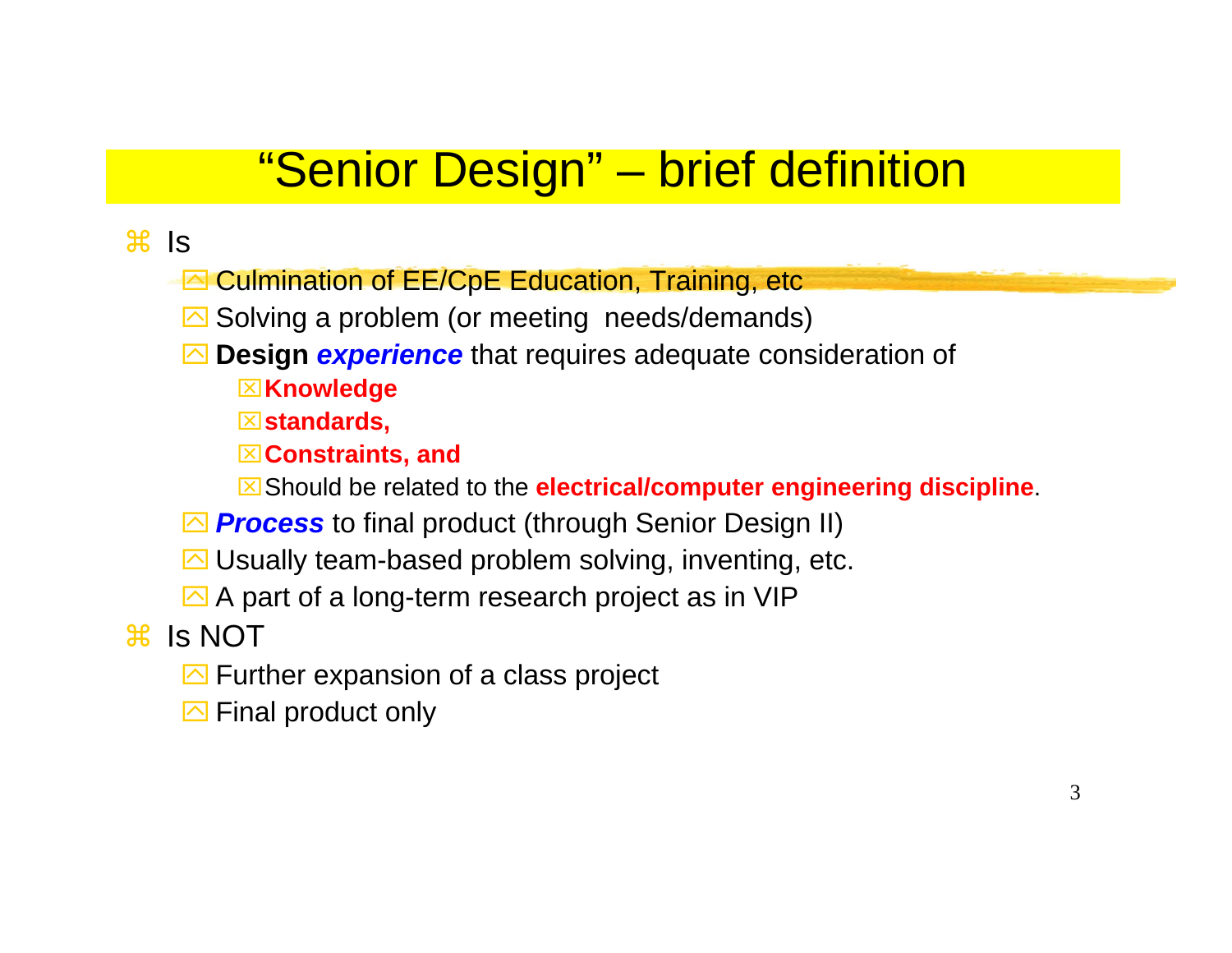#### "Design" – Full Definitions

#### $\frac{1}{2}$  ABET

- $\blacksquare$  "The **process** of devising a system, component, or process to meet desired needs," which involves
- <sup>2</sup> "A **decision-making** process (often *iterative*), to convert resources optimally to meet the stated needs" by applying basic sciences, mathematics and engineering, adequately considering
- **M** knowledge, standards, and constraints related to the electrical/computer engineering discipline."
- $\mathcal{H}$ **Industry** 
	- $\Box$  (1) "Determine that a need exists with a customer for specific goods or services and how much that customer is able and willing to pay for it.
	- $\Box$  (2) Then determine if the product or service is compatible with the competencies of the company and if it can be manufactured at a cost that is less than the customer will pay.
	- $\Box$  (3)If so, proceed by designing to match the company's ability to manufacture, rather than basing the design on state-of-the-art technologies.
	- **8** (4) Finally, prior to full implementation, prepare a pilot demonstration"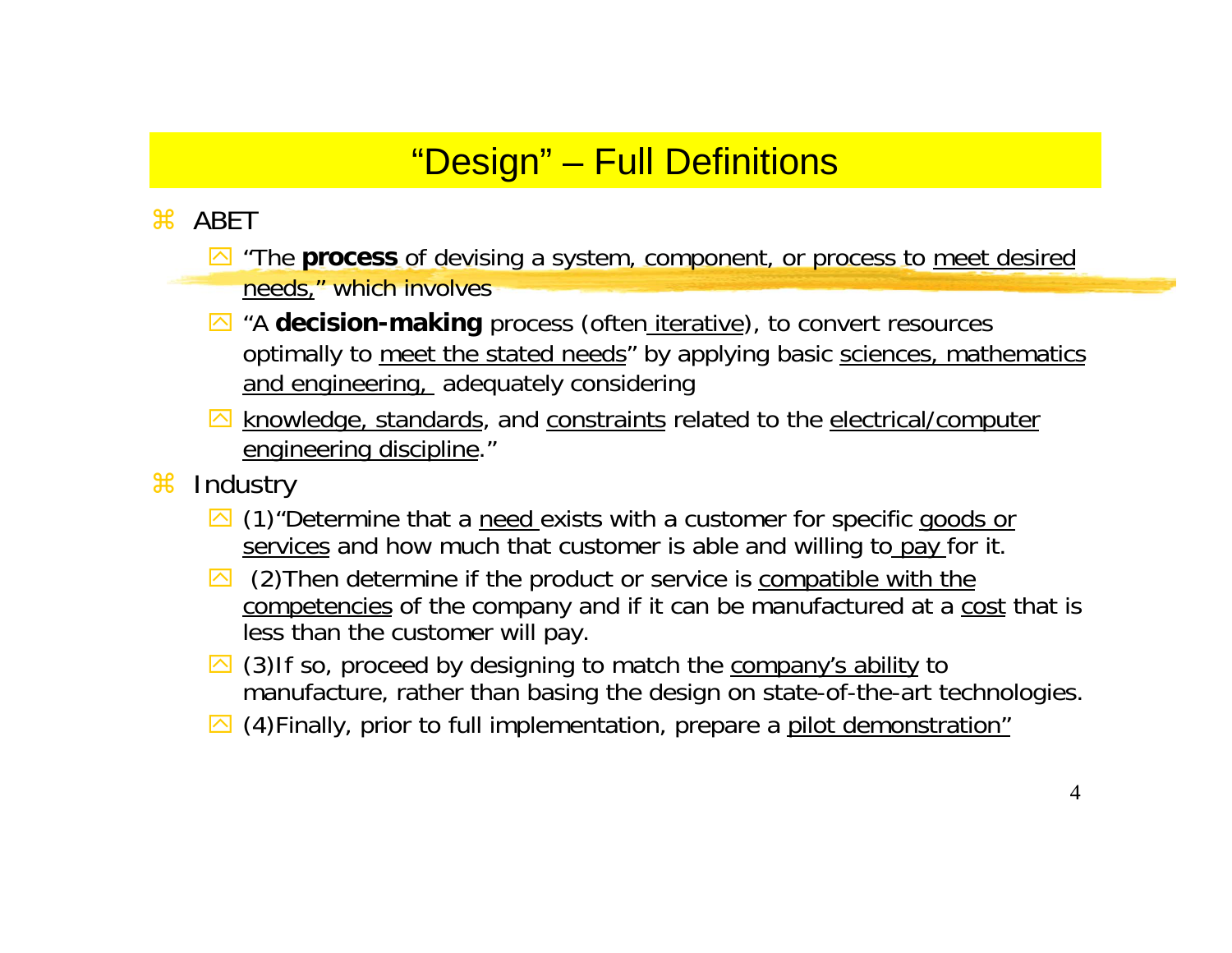## Course Objectives and Topics

#### a **Objectives**

- **Extern and use design process to meet needs**
- **△Becoming to be aware of Technology Impact to Society**
- $\triangle$  Becoming an effective team member
- $\triangle$  Becoming an effective communicator
- $\Box$  Enjoy Design Experiences

#### $*$  **Topics of the course**

- **Engineering Design Processes**
- $\overline{\phantom{a}}$ Teamwork
- $\overline{\curvearrowright}$  Communication
- **E**Professional (or "soft") Skills
- $\triangleright$ Industry Experts and Guest Speakers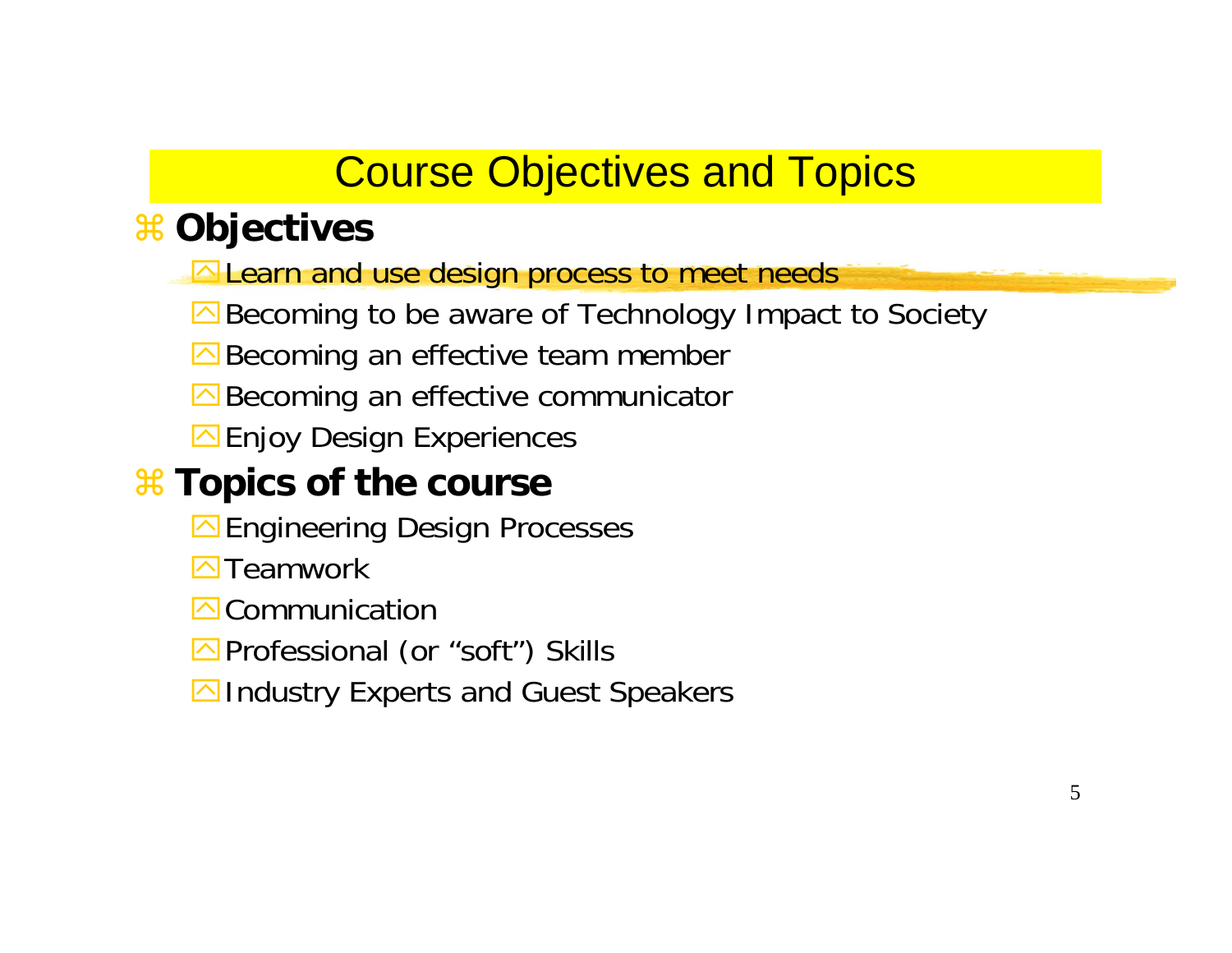## Course Outcomes

#### $*$  Course Outcomes (ABET)

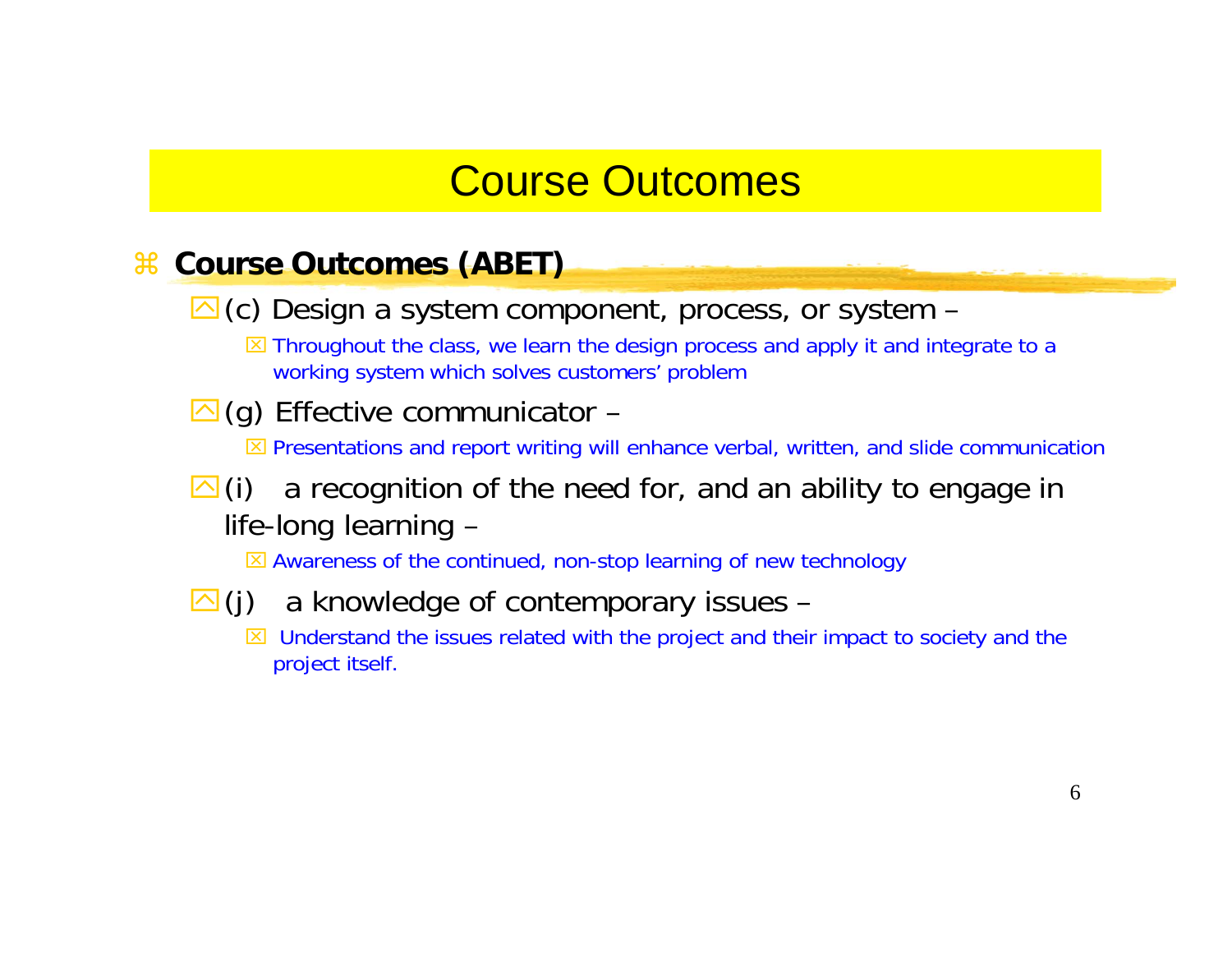# Class Schedule

- *X* Rough/Tentative/Soft Schedule to Follow
	- **Noin a VIP team (unless you're still not in)** 
		- $\Sigma$ Approval from the Instructor is required
		- $\overline{X}$ No more than 5 senior students in a VIP team
	- **ODesign Processes and Components: Aug-Sep 2014**
	- ■Selection of **a (or a part of ) "project"** for the school year for the class from the VIP team's long-term project : Sep-Oct 2014
	- **E**Solution Presentation: Oct-Nov-Dec 2014 **△Design Implementation: Jan-Feb-Mar 2015 △Design Evaluation: Jan-Feb-Mar-Apr 2015**
	- **Example Presentation: Apr 2015**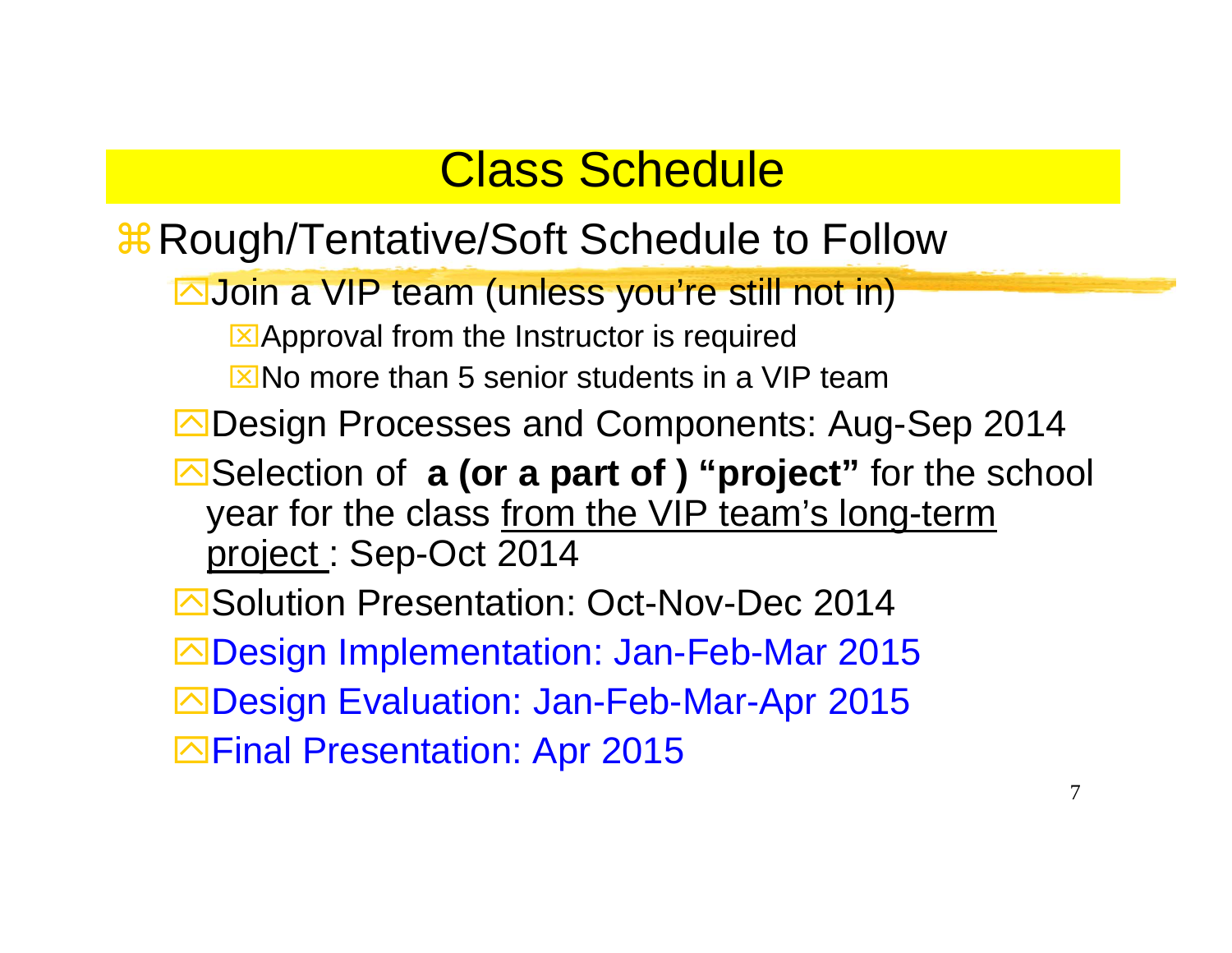#### VIP (Vertically Integrated Projects) Program



- a**Integration** of Research, Education (Teaching & Training), and Service
- $\mathcal{H}$ **Inclusion** of UG students in to Research and Innovation
- $\mathcal{H}$ Faculty Initiated, **Research Project** Sprouted, **Long-Term** Project Based
- $\mathcal{H}$ **Vertical Mentoring** from Faculty to GR to UG (SR to JR to SP)
- a Students: Knowledge and **skill set** development for innovation from Longterm, 3- 5 year, (rather than 10-week summer long) participation
- $\mathcal{H}$  Faculty: Exploration and Completion of long-term challenging research by multidisciplinary students
- $\mathcal{H}$  University: **Broadening university community** for everyone to participate, which provides students with compelling reason to be on campus and on one's major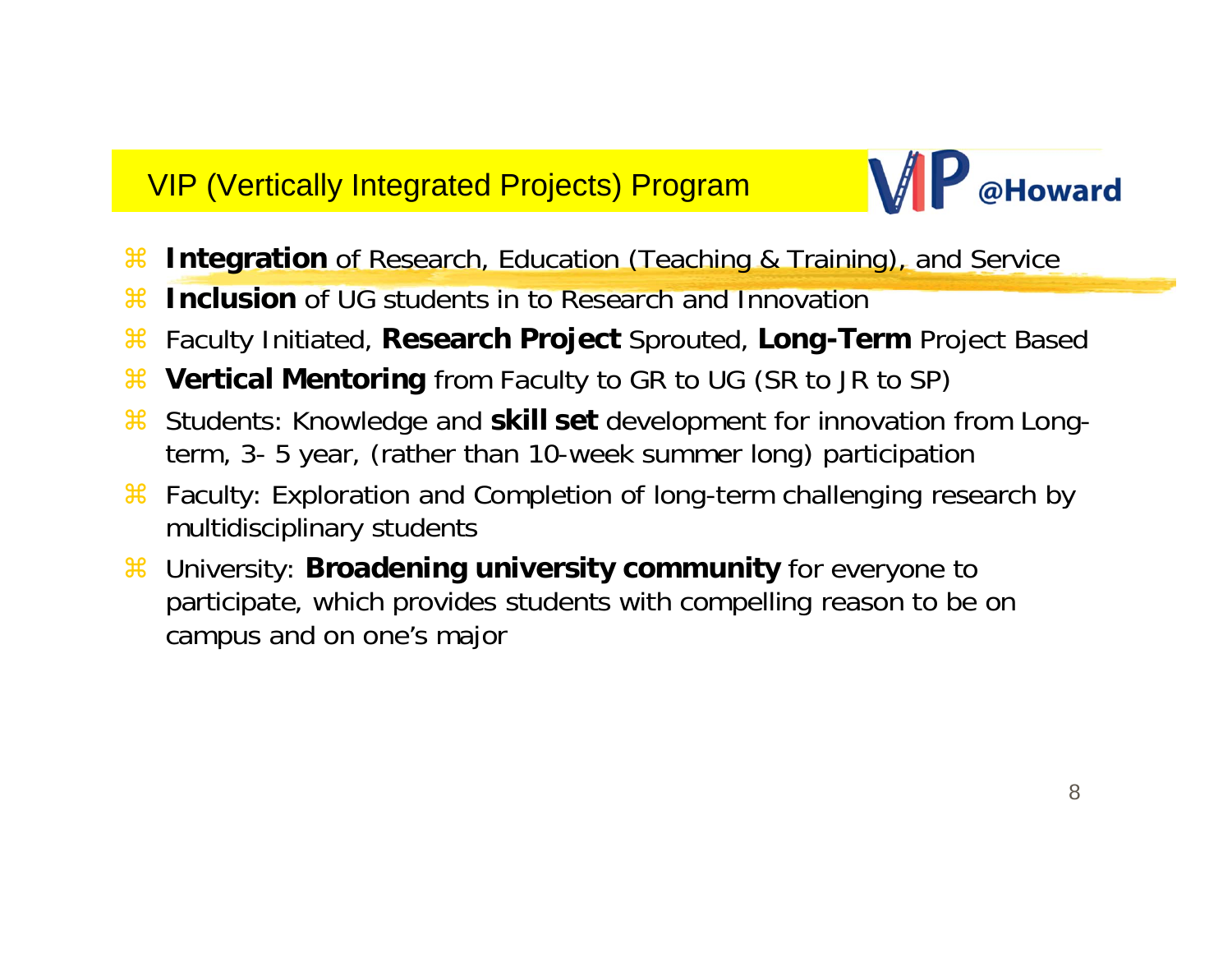#### VIP at Howard

www.mwftr.com/VIPatHOWARD.html



# **Vertically<br>Integrated<br>Projects**

 $\Box \nabla \subset \Box$  Q Search

#### **VIP Program at Howard University**

**Howard University** 

Washington, DC 20059

Coordinator and PI: Dr. Charles Kim (CKIM@HOWARD.EDU)

This program is sponsored by The Leona M. and Harry B. Helmsley Charitable Trust as part of VIP Consortium Project (lead institution - Georgia Tech) to drive systemic reform of STEM education.

What is VIP?:

The VIP program was created to overcome the fragmented nature of higher education, which is subdivided into research, education, service, and economic development and, for student learning, fractured and dissected into years, majors, and disciplines silos. The VIP program intends to reverse the fragmentation, and introduces a new type of long-term, depth-and-breadth learning environment that can keep students engaged and improve learning and career preparation. Under the VIP program, participating and completing a long-term practical team project provides a significant benefit for the students and the faulty advisors in terms of the continuity, technical depth, and disciplinary

\* If you're interested in joining one of the teams below, please send inquiry to the projects by the majority of ECE

#### **HOWARD VIP Teams**

to the University. The first one and a half year will be next 1-year period will become the year of "growth and EACS. The last period of a half-year will become a he entire university by the established program and

 $\equiv$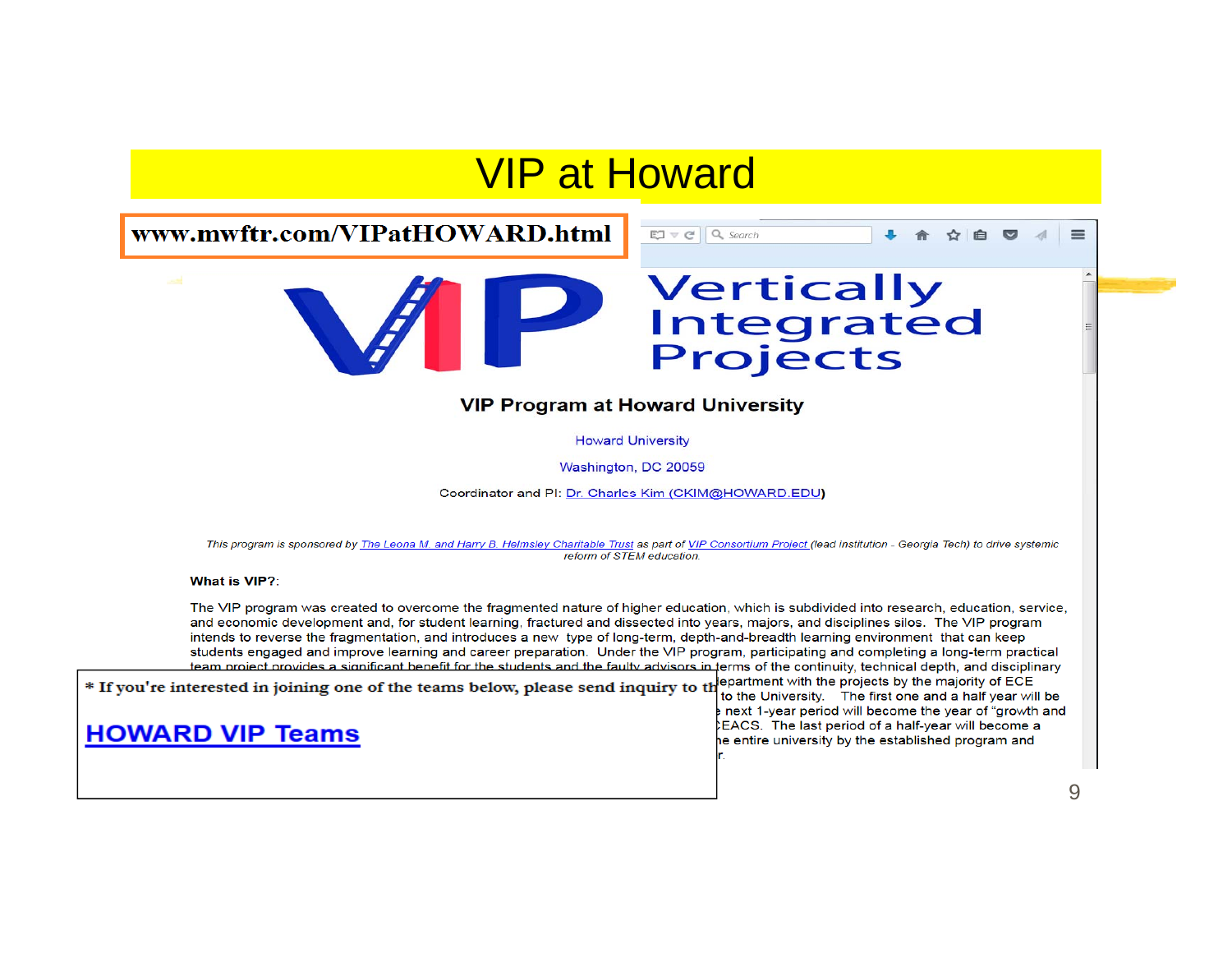## Existing VIP Teams

# aLink to VIP at Howard Teams (WWW.MWFTR.COM/VIPatHUteams.html)

 $E1 | C | Q$  Search ☆自→合◎ ← ① www.mwftr.com/VIPatHUteams.html **PI** Most Visited **@** Getting Started **all** Latest Headlines



#### $\frac{1}{26}$ **At least 1 new VIP team is being formed now.**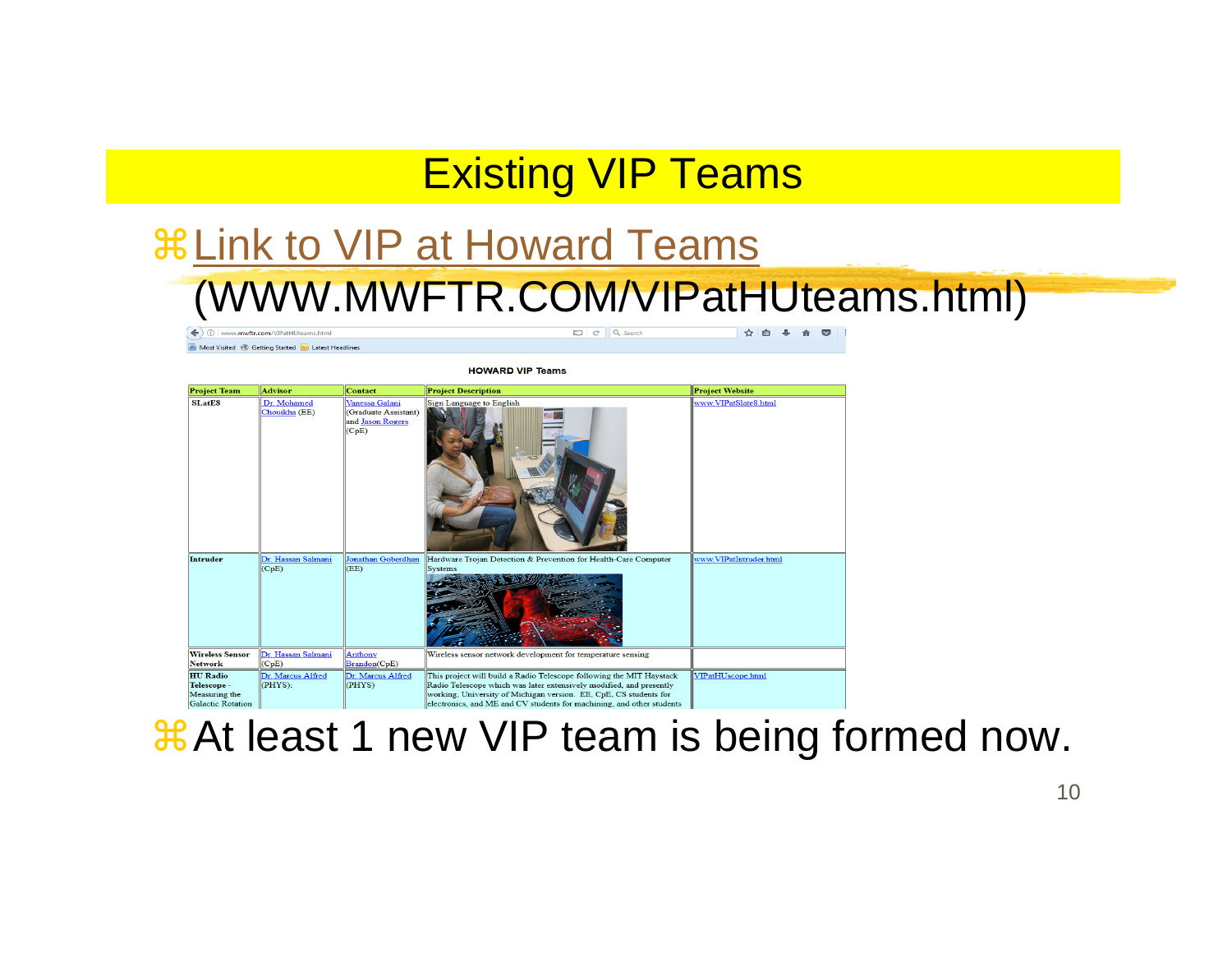#### **References**

aNo **Textbook** required



#### $^n$  Becoming a Technical Professional

- **Authors: Vern Johnson and Reid Bailey**
- $\Box$ Kendal/Hunt Publishing Co.
- **<u>⊠</u>3rd Edition**
- $\sqrt{ }$ ISBN 13:978-0-7575-2765-4
- $\Box$  Written for first-year engineering students
- $\triangleright$  Process/Idea is same for seniors with actual application & implementation of the process & idea.
- $\mathfrak{X}$  Creative Design of Products and Systems
	- **E** Author: Niku
	- **⊠** Wiley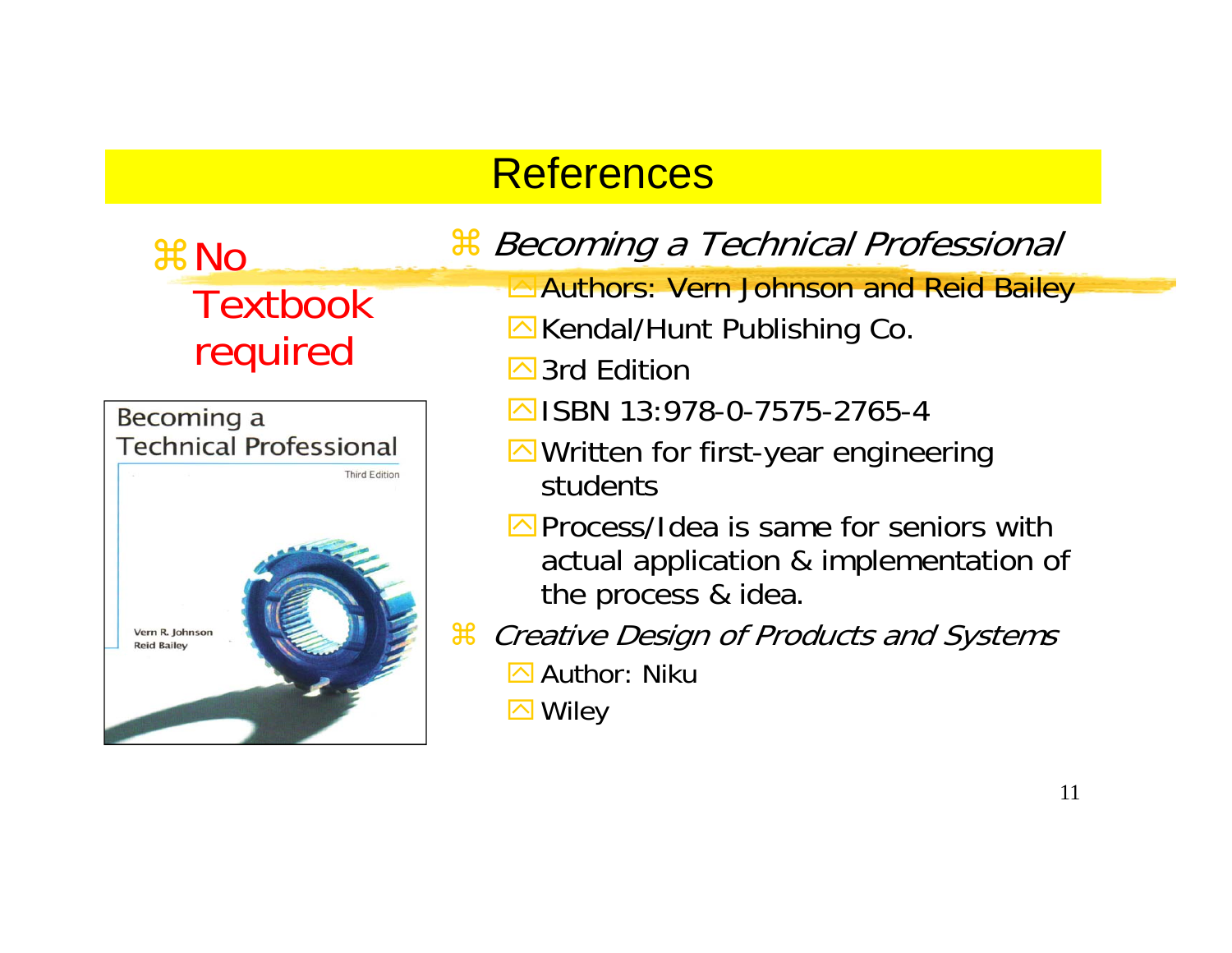# Engineering Design – Topics and Objectives

|                                                                                                                                                                                                                                                                                                                   | <b>Objectives</b>                                                                                                                                                                                                                                                                                                                       |
|-------------------------------------------------------------------------------------------------------------------------------------------------------------------------------------------------------------------------------------------------------------------------------------------------------------------|-----------------------------------------------------------------------------------------------------------------------------------------------------------------------------------------------------------------------------------------------------------------------------------------------------------------------------------------|
| <b>H</b> Topics<br><b>△</b> Engineering Design<br>Overview<br><b>△Problem Formulation</b><br><b>△Problem Solving</b><br><b>⊠Solution</b><br><b>Implementation</b><br><b>△The Art and Science of</b><br>Creativity<br><b>△</b> Project Management<br><b>△ Technical Presentation</b><br><b>E</b> Technical Writing | <b>△</b> Understanding an engineering<br>design process<br>$\Box$ Understanding the 3 phases<br>of design and how design is<br>an adaptive, systematic<br>process<br>$\triangle$ Applying a design process to<br>meet a set of needs<br>$\Box$ Design under constraints<br>⊠Budget<br>$\boxtimes$ Time<br><b>EXPEQUIAtion/Standards</b> |
|                                                                                                                                                                                                                                                                                                                   |                                                                                                                                                                                                                                                                                                                                         |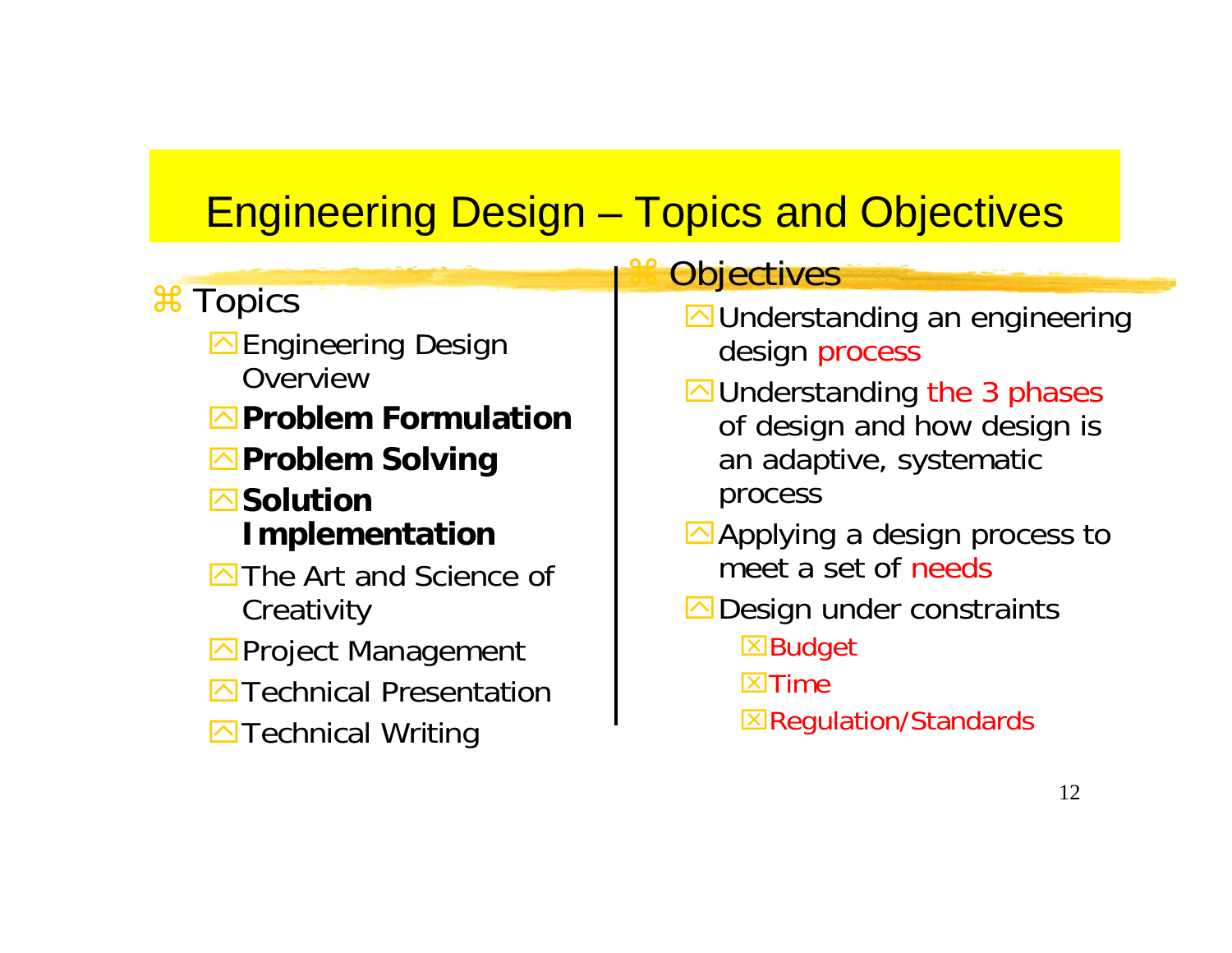# Course Grading and Expectation

| <b>H</b> Expectation                                                                                                                                                  | <b># Grading</b>                                                                                                                                                                                                                                                                   |
|-----------------------------------------------------------------------------------------------------------------------------------------------------------------------|------------------------------------------------------------------------------------------------------------------------------------------------------------------------------------------------------------------------------------------------------------------------------------|
| <b>△</b> Attendance                                                                                                                                                   | $\Delta$ Individual Score (I):30%                                                                                                                                                                                                                                                  |
| Active Participation<br>(class and team<br>activities out of the<br>class)<br>$\triangle$ Assignments<br>$\triangleright$ Active interaction with<br>VIP team advisor | $\blacktriangleright$ Attendance (10%): only on-time arrival counts<br>$\boxtimes$ Homework +Others (10%)<br>$\boxtimes$ Final Exam (10%)<br>$\Box$ Group Score (G): 70%<br>$\Xi$ Team activities (40%)<br>$\Xi$ Team Assignments (10%)<br>$\boxtimes$ Grade by team advisor (20%) |
| $\Box$ Everything counts                                                                                                                                              | $\triangleright$ Peer Evaluation Score (P): $0 - 1.0$                                                                                                                                                                                                                              |
| <b>△</b> Professional manner                                                                                                                                          | $\triangleright$ FINAL SCORE (F)                                                                                                                                                                                                                                                   |
| $\Box$ Teamwork                                                                                                                                                       | $\boxed{\times}$ F = I+ G*[0.6+ 0.4*P]                                                                                                                                                                                                                                             |
|                                                                                                                                                                       | $\mathfrak{X}$<br><b>Grades</b>                                                                                                                                                                                                                                                    |
|                                                                                                                                                                       | $\oslash$ A: 90 – 100                                                                                                                                                                                                                                                              |
|                                                                                                                                                                       | $\boxtimes$ B: 80 – 89                                                                                                                                                                                                                                                             |
|                                                                                                                                                                       | □ C: 70 – 79                                                                                                                                                                                                                                                                       |
|                                                                                                                                                                       | $D: 60 - 69$<br>13                                                                                                                                                                                                                                                                 |
|                                                                                                                                                                       | $\boxtimes$ F: 0 - 59                                                                                                                                                                                                                                                              |